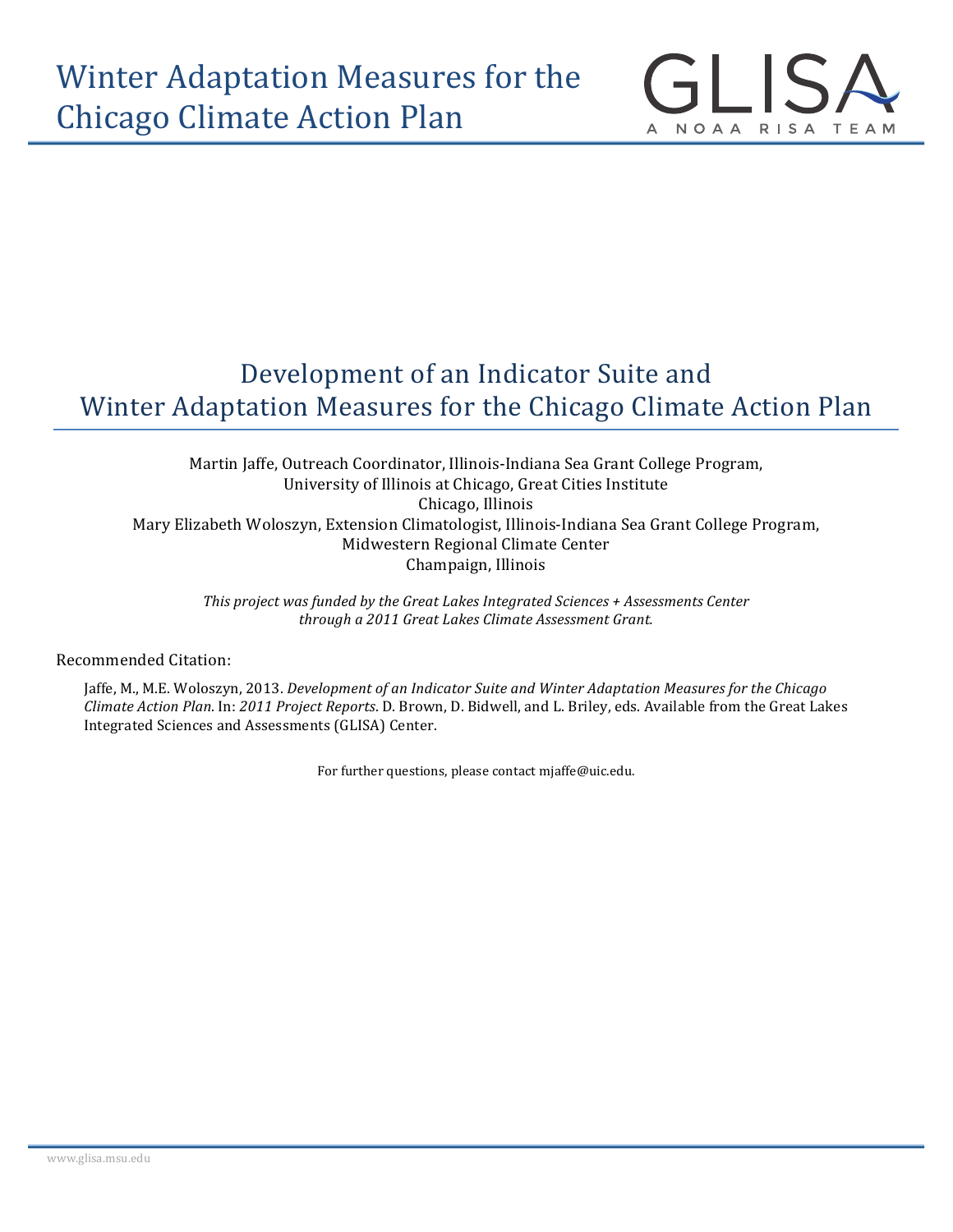## **Contents**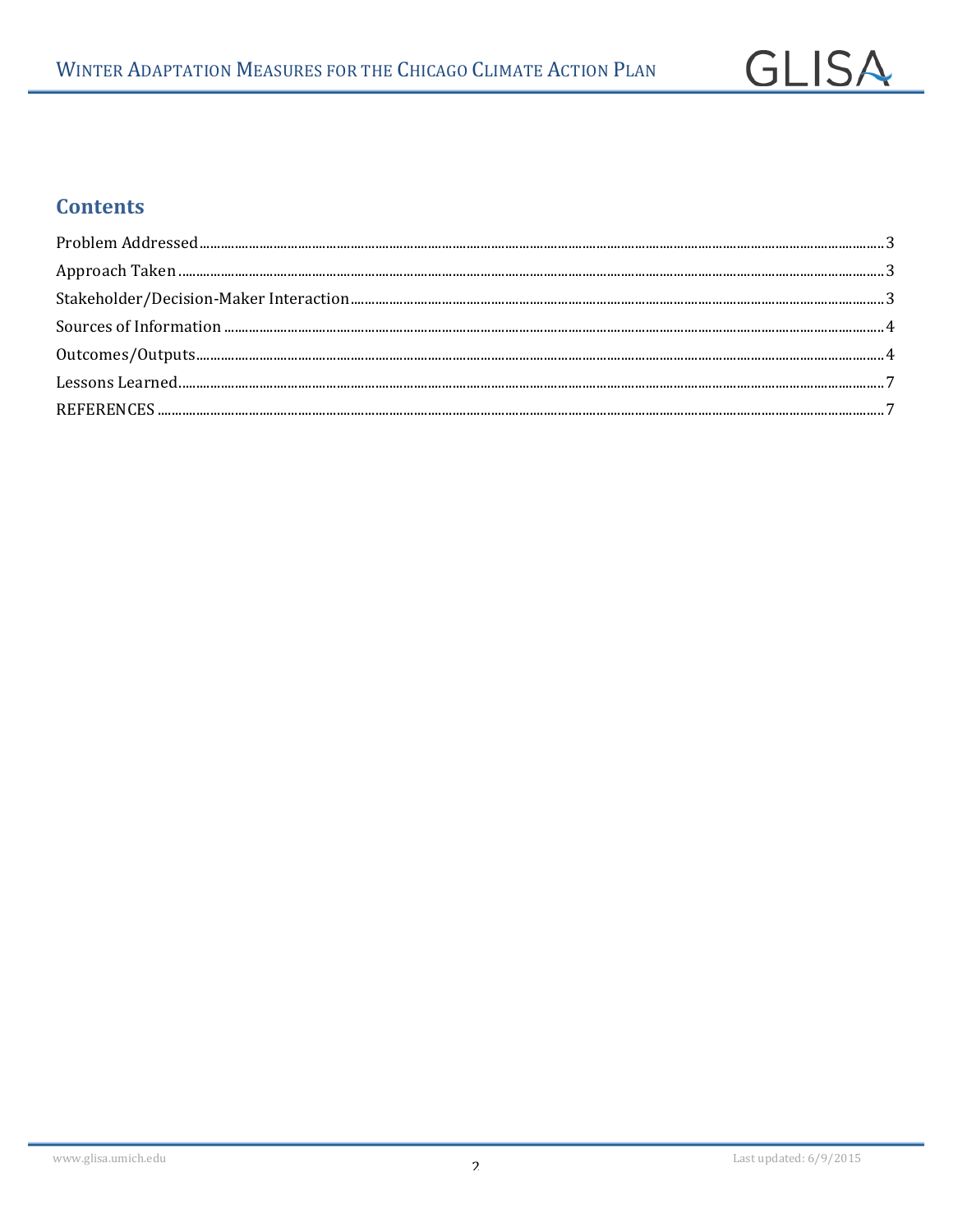#### **Problem Addressed**

The draft Midwest regional report (S.C. Pryor and D. Scavia. 2013) in the forthcoming Third National Climate Assessment suggests that the major climate change impacts in urban areas within the Great Lakes region include the increased risks of flooding and erosion, more summer heat waves (which pose public health risks for vulnerable populations from both heat stroke and air pollution) and more droughts (with their impacts on natural resources, water resources and crops). Warmer average annual temperatures and a greater frequency of more severe storms will also raise health, safety and ecological concerns because of the consequent shifts in the ranges of disease vectors, plant hardiness zones and habitats, alterations in invasive species, and increased risks of flooding and pollution from urban stormwater runoff. But, by addressing only these major summer season impacts of climate change, the national climate assessments largely ignore the societal and environmental impacts of warmer and possibly shorter winters.

Identifying the potential winter impacts of climate change that can affect the Chicago metro region is important since there has been relatively little attention paid in the climate adaptation literature to either winter season climate changes or their impacts. For example, the Second National Climate Assessment (USGCCRP 2009) forecasts milder winters, earlier loss of ice cover on waterways and waterbodies, and loss of winter recreational opportunities as possible winter climate change impacts for the Midwest region. The Great Lakes Supplement to NOAA's coastal climate adaptation guidebook (Cruce and Yurkovich 2011) also notes that "[S]ince 1951, there has been an upward trend in [lake-effect] snowfall along the southern and eastern shores of the Great Lakes," and identifies an increased number of nonfatal traffic accidents as one impact of this trend. However, most of these winter impacts have only limited relevancy to Chicago since there are few ski resorts in the metro area, the lakefront is largely armored (reducing its storm and erosion susceptibility), and most of Chicago's major traffic and transit corridors (except for Lake Shore Drive) are located inland, outside of the lakeeffect zone. The goal of this research project is to better assess the possible impacts of warmer winters on the City of Chicago's facilities and operations, especially those that are already addressed in the Chicago Climate Action Plan (2008) and the Sustainable Chicago 2015 Action Agenda (2012), and to recommend possible changes to existing strategies to better address these impacts. These City of Chicago initiatives were chosen because of Chicago's status as an early adopter of climate change planning in the Great Lakes region. In fact, Chicago's climate programs are the only ones cited within the Great Lakes region in the Adaptation chapter of the most recent draft National Climate Assessment (R Bierbaum, A Lee and J Smith 2013,

pp. 992-993). Since the City has long been a regional leader in planning for climate mitigation and adaptation, other Great Lakes communities facing similar climate change impacts can learn from Chicago's policies, programs and outreach efforts.

### **Approach Taken**

The approach taken involves a literature review of winter climate change projections and impacts for the Great Lakes region and the Chicago metro area, assessed by the Midwestern Regional Climate Center (MRCC) and GLISA and the development of recommendations for changes in the City's climate adaptation strategies to address winter climate projections. Information on the City's current strategies was elicited from interviews with City department staff and the staff of sister agencies (i.e., the Chicago Park District and Chicago Public Schools) who participate in monthly meetings convened by the Mayor's Office to promote the initiatives of the 2015 Sustainable Chicago Action Agenda and the Chicago Climate Action Plan. To promote the transferability of the research findings and recommendations, emphasis was placed on identifying those measures and adaptation responses that were relevant not only to the City of Chicago but also to other municipalities in the northern Great Lakes region.

#### **Stakeholder/Decision-Maker Interaction**

The scope of this research project was initially negotiated with the City's Department of Environment, which was responsible for the development and administration of the Chicago Climate Action Plan. In 2011, after the election of its new mayor, Rahm Emanuel, Chicago eliminated its Department of Environment (DoE) in an administrative reorganization, reallocating many of DoE's staff to other municipal agencies. A Chief Sustainability Officer position was also created in the Mayor's Office, which assumed management of the Chicago Climate Action Plan and also instituted a new, shorter-range environmental initiative called the 2015 Sustainable Chicago Action Agenda (City of Chicago 2012). The 2015 Sustainable Chicago Action Agenda focuses on economic development and job creation, energy efficiency and clean energy, transportation options, water and wastewater, parks, open space and healthy food, waste and recycling and climate change.

The Action Agenda's climate change category contains three goals, two of which address the reduction of carbon emissions and pollutants and the last of which expressly addresses climate change adaptation. Its key climate adaptation actions include (p. 35):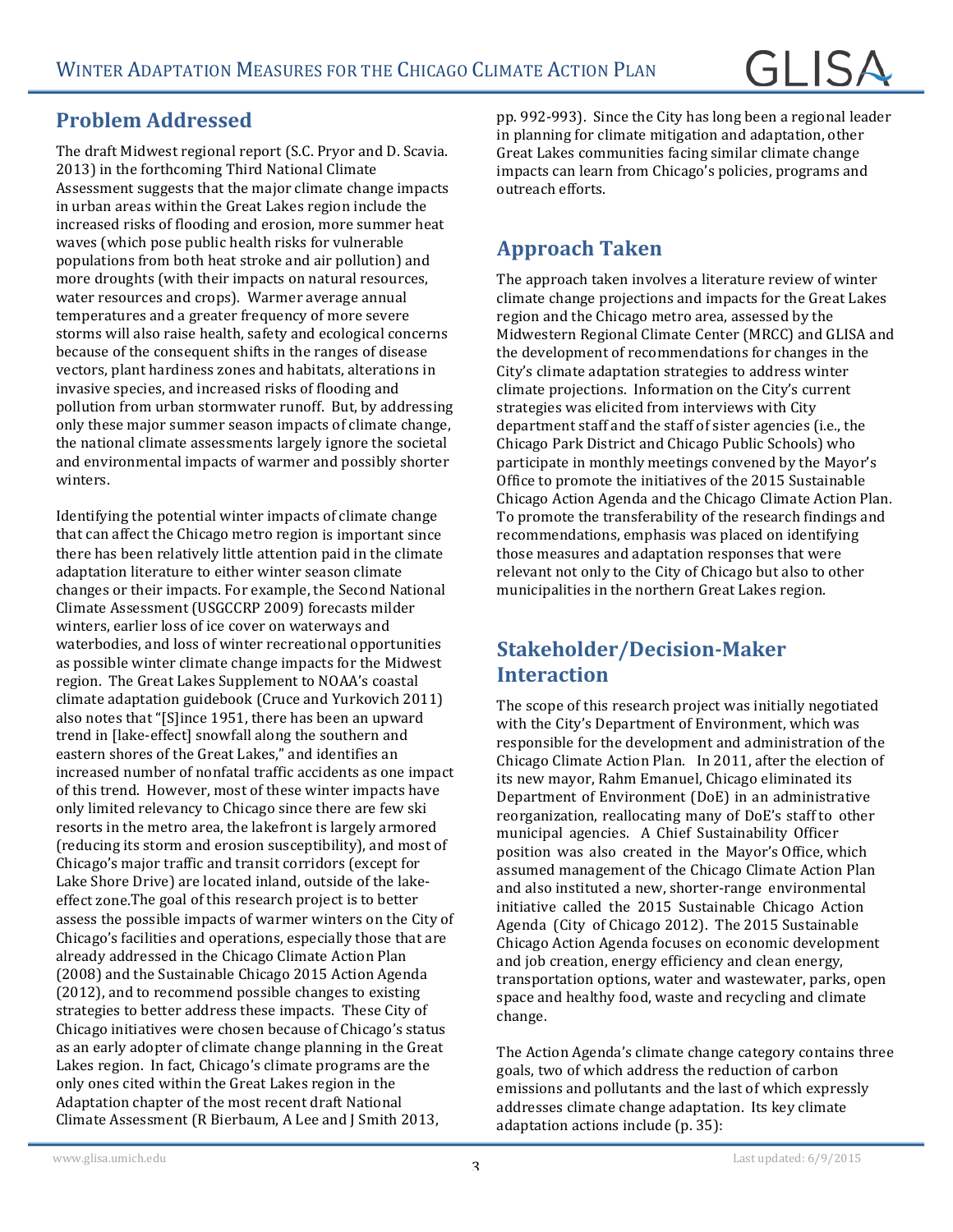- Prepare for the human impacts of climate change by supporting people with information and services, such as cooling centers.
- Prepare the natural environment for climate impacts and maintain biodiversity.
- Prepare the infrastructure for climate change by reducing the urban heat island effect managing flooding from high intensity storm events, and strengthening resiliency to extreme weather.

As with the Chicago Climate Action Plan, the city's emphasis on climate adaptation within its 2015

Sustainable Chicago Action Agenda remains focused largely on mitigating summer impacts (e.g., providing cooling centers and reducing heat island effects). However, the goals and some of the actions are phrased broadly enough to accommodate many winter climate change impacts as well.

A former staff member of DoE and the City's Deputy Sustainability Officer helped arrange interviews with City staff and with the staff of the Chicago Park District and Chicago Public Schools. The former DoE staff member also attended the interviews and reviewed the interview notes for accuracy as a quality control measure. In October 2013, the interim findings and recommendations of this research were presented to the City and sister agency staff members participating in the City's monthly Sustainability Committee meetings, and, in December 2013, a final report was submitted to the Deputy Sustainability Officer in the Mayor's Office.

#### **Sources of Information**

The Chicago Climate Action Plan's background report makes only a few references to forecasting winter season changes and impacts. These involve both the mortality and morbidity risks of warmer winters (which are difficult to quantify) and the impacts of changes in winter snowfalls, which are likely to decrease slightly under the higher emissions scenario and show little change under the lower emissions scenario (p. xii). More recent research by Kunkel et al. (2013) for NOAA, as part of the U.S. Global Change Research Program, found trends toward warmer seasonal temperatures, especially warmer winter and spring seasons, and a low frequency of cold waves in the Midwest since the mid-1990s. These more recent analyses have also found that the frequency and intensity of extreme precipitation in the region has increased (noting a great deal of uncertainty in the modeling of future precipitation changes), with Great Lakes water levels of the combined Lake Michigan-Huron system and ice cover on regional lakes declining. The freeze-free season across the Midwest is also likely to

lengthen by 20-30 days, according to climate change modeling.

Research by the Great Lakes Integrated Sciences and Assessments Center (GLISA) at the University of Michigan (L. Briley 2013) and the Midwestern Regional Climate Center (MRCC) (M. Woloszyn 2013 and CMAP, Appendix A 2013) supplemented this relatively brief assessment of winter season climate changes affecting the Chicago metro area. The MRCC assessed winter precipitation changes, snowfall trends, snowfall intensity, snow density and freeze-thaw events for this research project (with GLISA also contributing an analysis and forecast of freezing rain events) – meteorological factors that are typically ignored in national and regional studies of projected future climate change.

#### **Outcomes/Outputs**

A literature review of winter climate adaptation measures and policies within local climate adaptation plans turned up only a scant few examples that could possibly be adapted to Chicago's Climate Action Plan and the climate change goals of the Sustainable Chicago Action Agenda. For example:

- The City of Keene, New Hampshire (City of Keene 2007) has examined winter impacts to the local economy (especially winter recreation), plant species' growth cycles, and roof sturdiness under snow loading. adopting policies to encourage more pitched roofs, crowning highways with a tighter design radius to remove water better, examining the use of road materials more tolerant of freeze- thaw cycles, and retraining people who might lose their jobs (snow plowing, maple sugaring) because of climate changes
- NOAA's Great Lakes Environmental Research Laboratory in Ann Arbor, Michigan, undertook a needs assessment of climate changes in the Great Lakes, identifying a need to consider how projected winter impacts will affect various economic sectors – for instance, how a community could reassess its snowplowing operations to respond to the regional trend of heavier but fewer snowstorms (Nelson, Elmer and Robinson 2013).
- The City of Toronto, Canada, has also examined winter climate change adaptation issues. Using climate modeling, the City forecasted its winter climate impacts, focusing on managing stormwater flows and basement flooding risks. Its policies also promote the installation of back-up power generation capability at wastewater and water treatment plants that might be impacted by winter power blackouts. Other winter adaptation measures include improved monitoring for snow and freezing rain conditions, the installation of more resilient traffic signal controllers, and improved design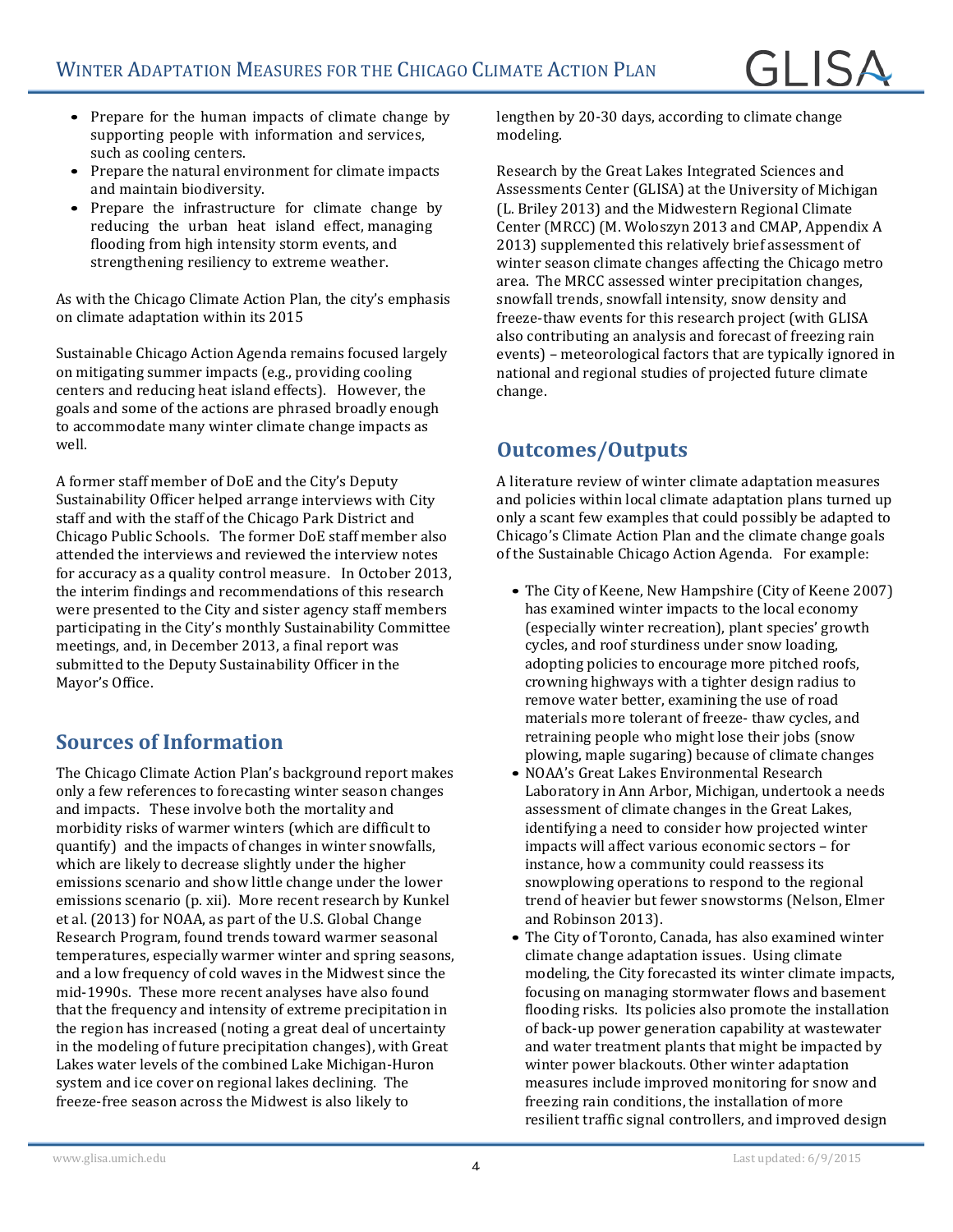standards for infrastructure that might be damaged by winter storms (City of Toronto 2011).

There will be some significant municipal impacts to the City of Chicago should more winter snow events take the form of heavier snowstorms comprised of denser snow. High density, wet snow does not drift as much as light snow so highways and roads might be less impaired by blizzards. Wet snow may also require lower deicing salt application rates, reducing chloride levels and pollutant loading in the snowmelt runoff and in road spray from vehicles (Salt Institute 2013). Any reduction in deicing salt application rates might reduce stress on parkway landscaping and street trees, reducing Chicago's tree maintenance and replacement needs. On the other hand, many of the impacts of dense, wet snow would mirror those of heavy ice deposited by ice storms and freezing rain, with the weight of the snow damaging trees and, possibly, automobiles and structures from falling trees and branches (Hauer, Hruska and Dawson 1994). The City of Chicago's urban tree planting lists are currently being re-evaluated in terms of climate change-induced shifts in planting zones, but many of the street trees on Chicago's current planting list do not show up on the list of ice storm-resistant species, so some city trees may be vulnerable to damage from heavy snow density blizzards. Municipal franchise arrangements with utility providers should also specify an increased schedule of tree trimming around above-ground power lines, to account for the higher power blackout risks from heavier snowfalls.

Moreover, structural loading of roofs and buildings is likely to increase from large snowfalls of heavy, wet snow. This may particularly pose problems where green roofs have been installed or retrofitted, structural modifications that already increase the static loading of roof trusses and membranes, and which might also increase the risks of large, heavy snowfalls promoting roof and building failure. Building codes and development regulations governing new development should therefore specify or encourage the underground installation of all utilities to further reduce these power blackout risks and possibly increase the margins of safety in their prescriptive static load standards.

A higher frequency of snowmelt during the winter from warmer average temperatures, coupled with an increased frequency of winter precipitation in the form of rain will likely further increase surface and basement flood risks within City of Chicago. Although the slower rate of snowmelt discharge might reduce some of the peakiness of stormwater contributions to waterways, reducing peak stream levels and their associated flood risks, the higher frequency of winter rainstorms may greatly increase overland flooding risks. These risks are especially an issue if snow storage on parkways and curbs from street plowing blocks street grates and the stored snow also reduces the

storage capacity and operational efficiency of on-site stormwater management facilities. Chicago's flood risk models should be modified to accommodate these additional winter stormwater loads to Chicago's currently undersized combined sewer systems.

Rain falling on snow or on frozen ground will also have a higher runoff coefficient than rain falling on bare ground in warmer seasons, further complicating the assessment of winter flood risks. For example, there is less evapotranspiration when plants in rain gardens or vegetated swales are dormant during the winter. Therefore, the rain gardens or vegetated swales might be used for snow storage from plowing, impairing the capacity and operational efficiency of the stormwater management practices. This may require periodically modifying the City's new stormwater ordinance to increase the margin of safety of its stormwater management practices. Moreover, deicing salts carried by snowmelt or winter stormwater runoff can possibly increase the maintenance burden on some green infrastructure practices as plant materials become stressed and need to be replaced. This maintenance burden might be mitigated, however, if warmer winters and heavy, wet snowfalls require lower rates and quantities of deicing salt applications to ensure adequate traffic safety during the winter. Although deicing salt applications might need to be increased during wet snowfalls, simply because of the dilution effect s of denser and wetter snow (Wisconsin Transportation Information Center 2005), the contraction of the main snowfall season to only the mid-winter months and the smaller number of snowstorms per season from warmer winters may still result in substantially less aggregate deicing salt use over the entire snow season.

An increase in snowstorm intensity, coupled with a greater frequency of heavy, wet snowfalls, will also likely lead to more frequent power blackouts and more extensive tree damage during the winter season. Some of the impacts of power blackouts during the winter season were discussed above, but Chicago's responses to the public health risks posed by these events may be different if they occur during the colder winter season rather than during the warmer summer months. For example, reducing some of these public health risks may require establishing emergency heating centers, the same way that the City responds to heat stroke risks to vulnerable populations during heat waves by operating emergency summer cooling centers. Either the same facilities used for emergency cooling during heat waves could be used for emergency heating during winter power blackouts, or alternate strategies could be considered by Chicago's emergency response operations, especially if the cooling/heating centers also become nonfunctional because they are located within an area subject to the power blackout. In such cases, CTA buses may possibly be used for emergency heating until power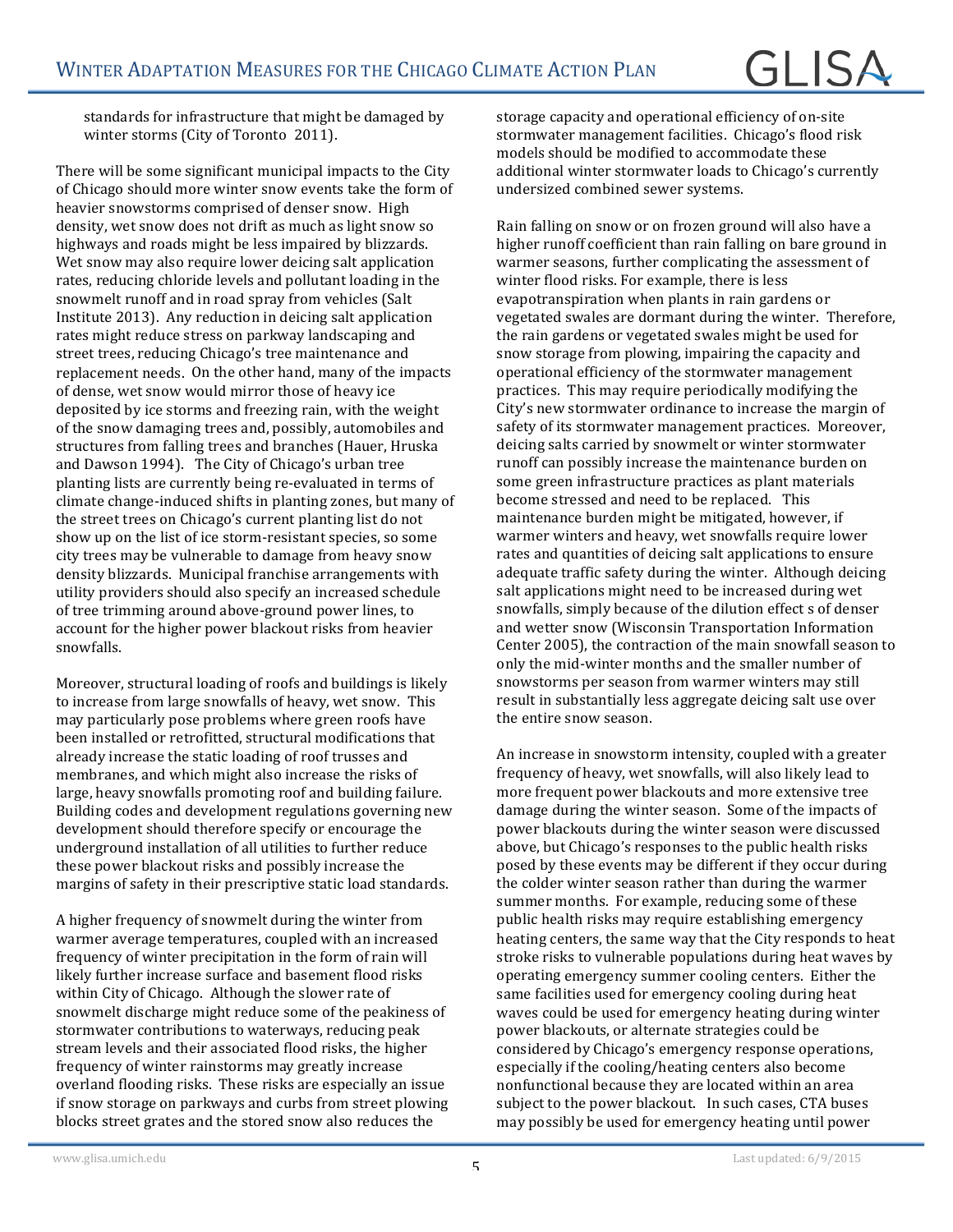# GI ISA

can be restored to residences, assuming the same larger snowstorm events that took out the power do not also prevent emergency access to vulnerable households to allow such emergency heating services to be provided.

The societal impacts of an increase in denser, wetter snowstorm events from warmer winters have not yet been fully explored in the climate adaptation literature. Shoveling heavy "heart attack" snow certainly poses direct health risks to the person doing the shoveling, especially if there is a family history of premature heart disease (Nichols et al. 2012). There can also be secondary public health risks posed by the associated winter power blackouts as well. For example, food poisoning risks might also increase during power blackouts as stored or frozen food spoils as temperatures rise in non-functioning refrigerators and freezers, similar to the food safety issues that often arise with summer season power blackouts (Lin et al. 2011, Marx et al. 2003). Public service announcements issued by the Chicago Department of Public Health as to which frozen or refrigerated foods are still safe for consumption after blackouts would go far in reducing such risks (USDA 2006). Unlike the food poisoning hazards typically encountered during summer season power blackouts, the colder outdoor temperatures found in the Great Lakes region during the winter season might mitigate some of these health risks. For example, outdoor temperature-related guidelines could be developed for interim food storage outdoors or in the non-heated areas of residential buildings (such as in porches, garages, etc.).

With an increase in freeze-thaw cycles, municipal road and transit maintenance budgets may need to increase, as well as the frequencies of roadway inspections and resurfacing projects.

Alternatively, different types of road construction (or reconstruction) can be used to improve drainage of precipitation and reduce the saturation of the paving materials by freezing water -- permeable concrete, for example, tends to perform well during freeze-thaw cycles since water tends not to be retained in the material's voids, unless the permeable paving is clogged or its underlying soils freeze, impairing drainage and allowing the permeable paving material to remain saturated (NRMCA 2004). Deicing of elevated train stations and switching gear might also need to occur more often as the number of freeze-thaw events increase with climate change, with concurrent increases in equipment corrosion and maintenance.

An increase in the frequency of winter freeze-thaw events is likely to impose greater stress on the built environment, especially if entrapped water freezes and expands within a saturated medium (such as concrete) or within the intersection of two different media (such as concrete and asphalt). This condition will likely result in a higher

probability of roadway pothole formation, the spalling of concrete, masonry or other similar structural surfaces, and the increased loading (by ice expansion) of structural fasteners on building exteriors or on projections over sidewalks and other public ways. These freeze- thaw events can result in increased road repairs and structural inspection and maintenance costs.

One policy to address these risks is for the City of Chicago to promote the improved inter-departmental coordination with respect to infrastructure repair and replacement and roadway resurfacing projects. Infrastructure repair and replacement often requires the digging up of paved streets and the use of asphalt patching after the subsurface maintenance. Since asphalt and concrete have different coefficients of expansion during seasonal temperature changes, there are opportunities for water to breach the point of connection between the two materials, creating structural failure as the water freezes and thaws. Better scheduling of subsurface infrastructure repair that is coordinated with street resurfacing projects can minimize patching and ensure the roadway's surface integrity against freeze-thaw stresses for a longer duration. The use of innovative paving materials, such as permeable paving, to help control stormwater runoff by encouraging its percolation into subsurface storage vaults or soils may also reduce freeze-thaw stress by removing the water from the paving material's pores before it can freeze and expand (provided these materials do not become saturated). But this paving strategy may also require increased maintenance (such as periodic street sweeping or vacuuming to prevent clogging from fine sediments), which must be offset against the savings from avoided pothole repairs.

Structural vulnerability from freeze-thaw cycles can be addressed by an increase in the structural inspection frequency of vulnerable buildings (e.g., those with terra cotta cladding) and with those buildings that have obstructions over sidewalks and public ways. These may pose the greatest risks to pedestrians should water breach the exterior cladding or structural fasteners and then expand when frozen. Measures to address these risks can include mandatory insurance requirements for buildings with projections over public ways, more frequent inspections of structural and glazing integrity, and possibly even the encouragement of building design features to reduce pedestrian exposure (such as incentives for building setbacks that increase with building height or pedestrian arcades, both of which will "shelter" pedestrians from falling debris).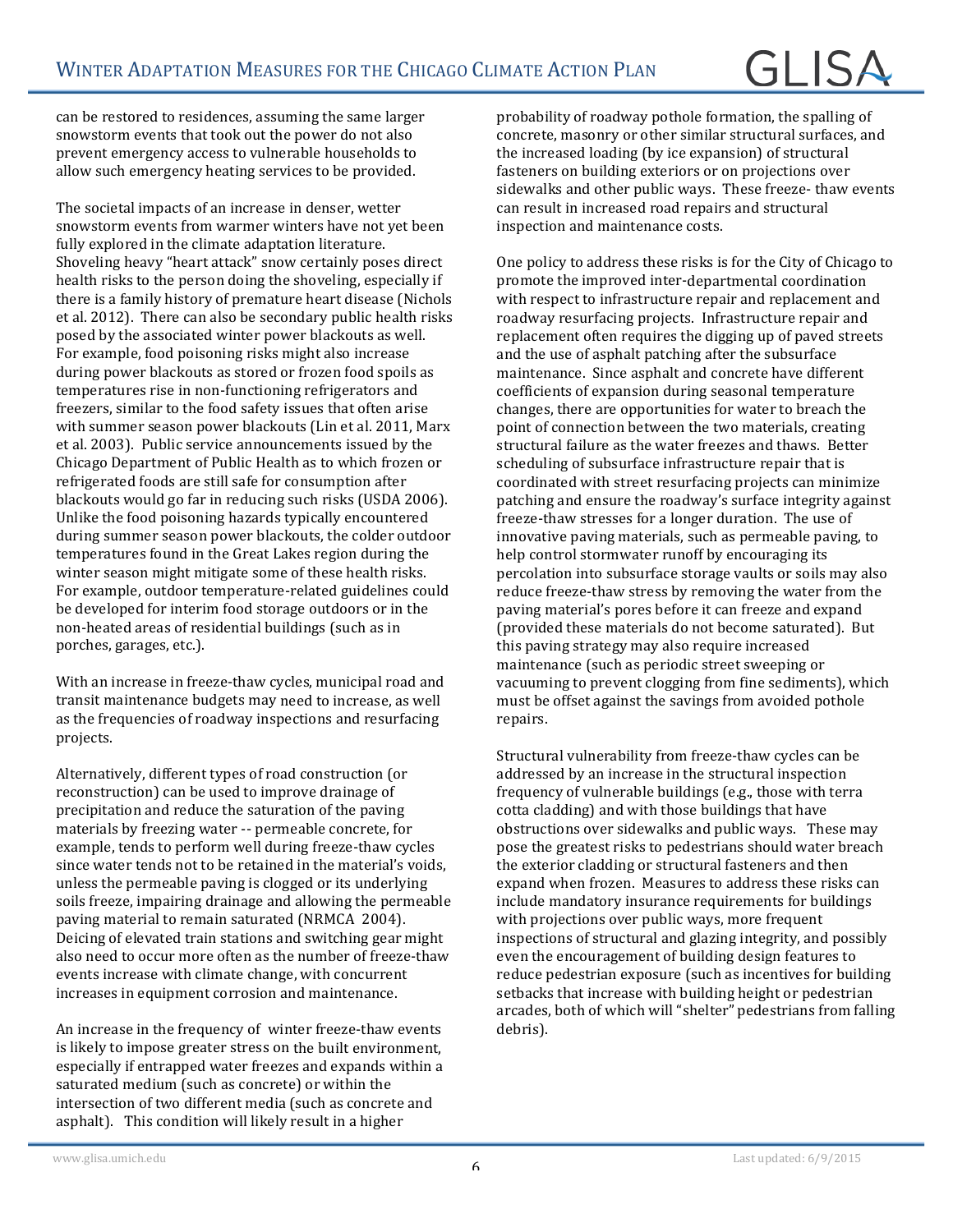#### **Lessons Learned**

We probably know a bit more about winter climate adaptation issues now than in the past, but local adaptation plans still emphasize summer climate change impacts over winter ones. There is a need within the Great Lakes region to consider both summer and winter climate changes in assessing municipal vulnerability to climate change. Many of the climate changes projected for the Chicago metropolitan region are also relevant to other areas of the Great Lakes basin, and many of the possible winter climate change adaptation measures are also likely to be transferable to other, smaller communities within the region. These changes include warmer winters, a likelihood of more winter rainfall (with attendant higher flood risks), more frequent blizzards and intense snowstorm events (with more of the precipitation likely to be in the form of denser, wetter and heavier snow), and more freeze- thaw cycles (with more stress on roads and structures). Local climate adaptation policies and practices should recognize these winter season climate changes and their impacts and propose appropriate responses to these winter impacts.

#### **REFERENCES**

- Briley, L. 2013. Chicago Freezing Rain Ann Arbor; GLISA). Retrieved August 13, 2013 from http:glisaclimate.org.
- Bierbaum R, A Lee and J. Smith, Convening Lead Authors. 2013.. National Climate Assessment and
- Development Advisory Committee Draft Climate Assessment, Chapter  $25$  – Adaptation (V. 11, January
- 2013). Washington DC; NCADAC. Retrieved August 14, 2013 from http://ncadac.globalchange.gov/

Caraco, D. and R. Claytor. 1997. Stormwater BMP Design Supplement for Cold Climates (Ellicott City, MD; Center for Watershed Protection).

Chicago Metropolitan Agency for Planning. 2013. Climate Adaptation Guidebook for Municipalities in the Chicago Region (Chicago; CMAP). Retrieved September 3, 2013 at http://www.cmap.illinois.gov/climate-adaptation.

City of Chicago, 2008. Chicago Climate Action Plan. Retrieved September 20, 2013 from

http://www.chicagoclimateaction.org/filebin/pdf/finalreport/ CCAPREPORTFINALv2.pdf.

City of Chicago. 2013. 2015 Sustainable Chicago Action Agenda. Chicago; City of Chicago, Office of the Mayor. Retrieved September 23, 2013 from

http://www.cityofchicago.org/city/en/progs/env/sustainable\_ chicago2015.html

City of Keene, New Hampshire. 2007. Adapting to Climate Change: Planning a climate resilient community. Retrieved May 2, 2013 from 

http://ci.keen.nh.us/sites/default/files/Keene%20Report\_ICL EI\_FINAL\_v2\_0.pdf

City of Toronto, Ontario. 2011. Toronto's adaptation actions (updated April 2011). Toronto; City of Toronto, Environment Office. Retrieved May 2, 2013 from 

http://www.toronto.ca/teo/adaptation/pdf/toronto\_cc\_adapt\_ actions.pdf.

- Cruce T. and E. Yurkovitch (Lead Authors). 2011. Adapting to Climate Change: A Planning Guide for State Coastal Managers – A Great Lakes Supplement ( Silver Spring, MD; NOAA Office of Ocean and Coastal Management).
- Hauer RJ, MC Hruska, and J.O. Dawson. 1994. Trees and Ice Storms: The Development of Ice Storm- Resistant Urban Tree Populations (Champaign; University of Illinois at Urbana-Champaign, Department of Forestry. Special Publication 94-1).
- Hayhoe, K. and D. Wubbles (Convening Lead Authors). 2008. Climate Change and Chicago: Projections and Potential Impacts (Executive Summary 09-18-2008) (Chicago; City of Chicago Department of Environment)
- Hayhoe, K. et al. 2010. Regional climate change projections for Chicago and US Great Lakes. Journal of Great Lakes Research, Supplement 2, Vol. 36, 7-21.
- Henry H.A.L. 2008. Climate change and soil freezing dynamics: historical trends and projected changes. Climate Change, Vol. 87: 421-434.
- Interagency Working Group on Climate Change and Health. 2009. A Human Health Perspective on Climate Change. Research Triangle Park, NC; National Institute of Environmental Health Sciences. Kunkel, KE et al. 2013. Regional Climate Trends and Scenarios for the U.S. National Climate Assessment, Part 3. Climate of the Midwest U.S., NOAA Technical Report NESDIS 142-3, 95 pp.
- Lin S, B Fletcher, M Lao, R Chinery, and S Wang. 2011. Health Impact in New York City During the
- Northeastern Blackout of 2003. Public Health Reports, Vol. 126 (May-June 2011):384-393.
- Marx MA, CV Rodriguez, J Greenko, D Das, R Heffernan, AM Karpati, F Mostashari, S Balter, M Layton, and D Weiss. 2006. Diarrheal Illness Detected Through Sydromic Surveillance: New York City. August 2003. American Journal of Public Health, 96(3): 547-553.
- Nichols, RB, WF McIntyre, S Chan, D Stogstad-Stubbs, WM Hopmann, and A Baranchuk. 2012. Snow shoveling and the risk of acute coronary syndromes. Clin Res Cardiol (2012) 101:11-15.
- Nelson D, Elmer H, and Robinson, P. 2013. Planning for climate change in the Laurentian great lakes basin. Ann Arbor; National Oceanic and Atmospheric Administration, Great Lakes Environmental Research Laboratory. Retrieved May 2, 2013 from

http://www.glearl.noaa.gov/ftp/publications/tech\_reports/gl earl-158/tm-158.pdf.NRMCA [National Ready Mixed Concrete Association]. 2004. Freeze-thaw resistance of pervious concrete (Silver Spring, MD; NRMCA)

- Parzen, Julia. 2008. Chicago Area Climate Change Quick Guide: Adapting to the Physical Impacts of
- Climate Change. (Chicago; City of Chicago, Department of Environment).
- Prior SC and D. Scavia, Convening Lead Authors. 2013. National Climate Assessment and Development Advisory Committee Draft Climate Assessment, Chapter 18 - Midwest (V. 11. January 2013). Washington DC; NCADAC. Retrieved August 14, 2013 from http://ncadac.globalchange.gov/
- The Salt Institute. 2013. The Snowfighter's Handbook: A Practical Guide to Snow and Ice Control. Alexandria, VA; Salt Institute.